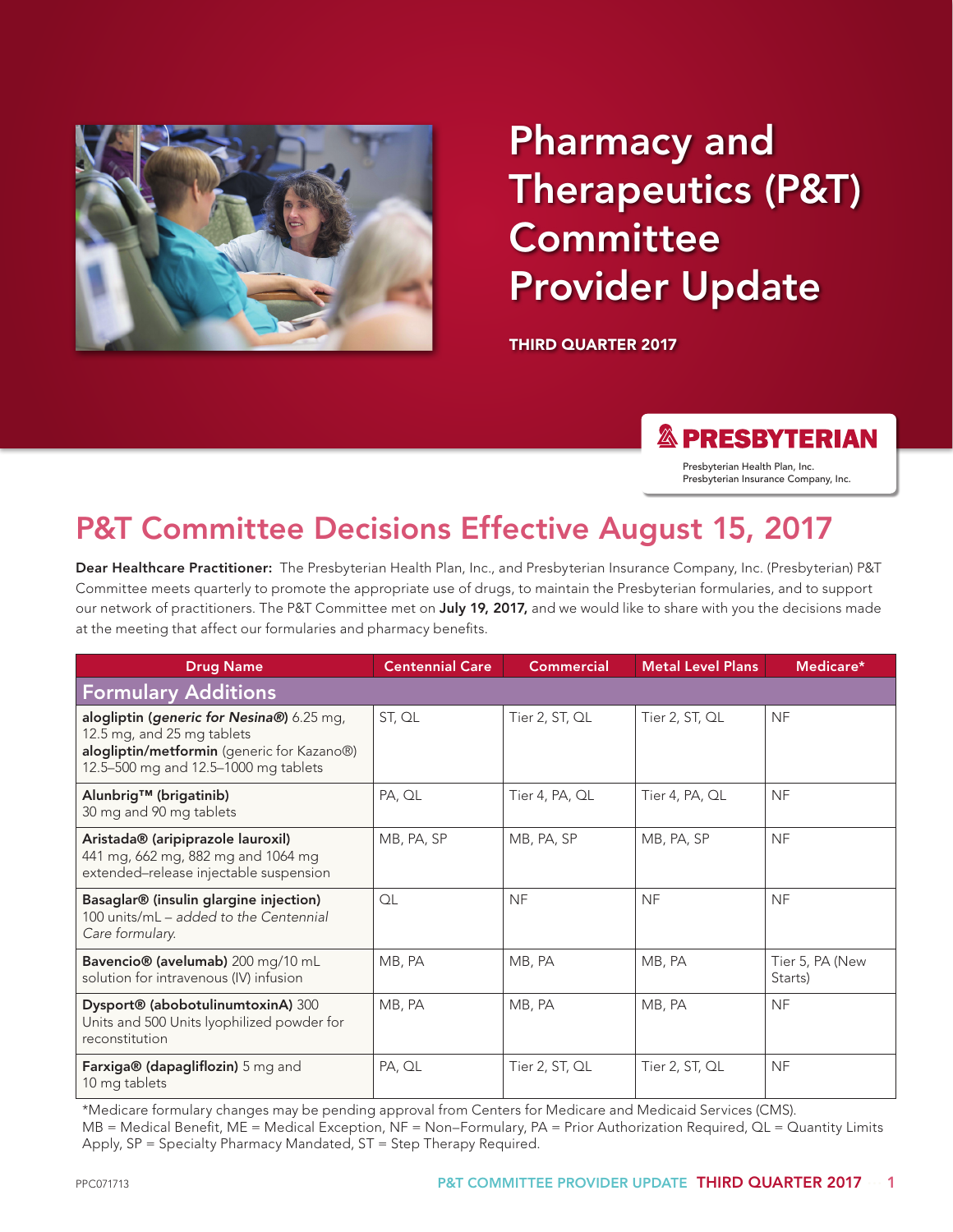| <b>Drug Name</b>                                                                                                                                                                       | <b>Centennial Care</b> | <b>Commercial</b>  | <b>Metal Level Plans</b> | Medicare*                              |
|----------------------------------------------------------------------------------------------------------------------------------------------------------------------------------------|------------------------|--------------------|--------------------------|----------------------------------------|
| <b>Formulary Additions (continued)</b>                                                                                                                                                 |                        |                    |                          |                                        |
| ipratropium bromide nasal spray 0.03%<br>and 0.06% (generic for Atrovent®) - added<br>to Metal Level Plan formulary.                                                                   | Formulary              | Tier 1             | Tier 1                   | Tier 2                                 |
| Isentress® HD (raltegravir) 600 mg tablet                                                                                                                                              | QL                     | Tier 2, QL         | Tier 2, QL               | <b>NF</b>                              |
| itraconazole 100 mg capsules (generic for<br>Sporanox <sup>®</sup> )                                                                                                                   | ST, QL                 | Tier 4, ST, QL     | Tier 4, ST, QL           | Tier 2                                 |
| Kyleena® (levonorgestrel-releasing<br>intrauterine system)<br>19.5 mg                                                                                                                  | Formulary              | \$0                | \$0                      | <b>NF</b>                              |
| Ocrevus™ (ocrelizumab) 300 mg/10 mL<br>solution for IV infusion                                                                                                                        | MB, PA                 | MB, PA             | MB, PA                   | <b>NF</b>                              |
| ondansetron 4 mg/5 mL oral solution<br>(generic for Zofran)                                                                                                                            | AG                     | Tier 1, AG         | Tier 1, AG               | <b>NF</b>                              |
| Rydapt® (midostaurin) 25 mg capsules                                                                                                                                                   | PA, QL                 | Tier 4, PA, QL     | Tier 4, PA, QL           | <b>NF</b>                              |
| Strensiq® (asfotase alfa) 18 mg/0.45 mL,<br>28 mg/0.7 mL, 40 mg/mL and 80 mg/0.8 mL<br>single-use vials                                                                                | PA                     | Tier 4, PA         | Tier 4, PA               | Tier 5, PA                             |
| Trulicity® (dulaglutide) 0.75 mg/0.5 mL and<br>1.5 mg/0.5mL pen-injector                                                                                                               | PA, QL                 | Tier 3, ST, QL     | Tier 3, ST, QL           | NF                                     |
| Xermelo <sup>™</sup> (telotristat ethyl) 250 mg tablets                                                                                                                                | PA, QL                 | Tier 4, PA, QL     | Tier 4, PA, QL           | <b>NF</b>                              |
| zileuton extended-release (generic for<br>Zyflo CR) 600 mg ER tablets                                                                                                                  | PA, QL, SP             | Tier 4, PA, QL, SP | Tier 4, PA, QL, SP       | Tier 5, QL                             |
| Zejula™ (niraparib) 100 mg capsules                                                                                                                                                    | PA, QL                 | Tier 4, PA, QL     | Tier 4, PA, QL           | NF                                     |
| Zytiga® (abiraterone acetate) 500 mg tablet   PA, QL                                                                                                                                   |                        | Tier 4, PA, QL     | Tier 4, PA, QL           | <b>NF</b>                              |
| New Generics - Unless otherwise noted when a generic becomes available,<br>the brand name product will be removed from the formularies.                                                |                        |                    |                          |                                        |
| atomoxetine (generic for Strattera®)<br>10 mg, 18 mg, 25 mg, 40 mg, 60 mg, 80 mg<br>and 100 mg capsules                                                                                | ST, QL                 | Tier 3, ST, QL     | Tier 3, ST, QL           | Tier 3, QL (brand<br>product coverage) |
| ezetimibe/simvastatin (generic for<br>Vytorin®) 10 mg/10 mg, 10 mg/20 mg, 10<br>mg/40 mg, and 10 mg/80 mg tablets                                                                      | <b>ST</b>              | Tier 3             | Tier 3                   | Tier 3, ST (brand<br>product coverage) |
| fluticasone propionate/<br>salmeterol (authorized generic for<br>AirDuo <sup>™</sup> Respiclick <sup>®</sup> ) 55/14 mcg, 113/14<br>mcg, 232/14 mcg dry powder inhaler                 | ST, QL                 | Tier 2, ST, QL     | Tier 2, ST, QL           | <b>NF</b>                              |
| levonorgestrel/ethinyl estradiol* (generic<br>for Quartette®) 0.15-0.02/0.025/0.03 mg<br>and EE 0.01 mg<br>*Generic product label names are Fayosim<br>and Rivelsa                     | <b>NF</b>              | Tier 3             | Tier 3                   | <b>NF</b>                              |
| tazarotene (generic for Tazorac®)<br>0.1% topical cream                                                                                                                                | <b>NF</b>              | Tier 3, ST, QL     | Tier 3, ST, QL           | Tier 4                                 |
| Other Formulary Changes: Criteria Updates, Formulary Removals, and<br><b>Tier Placement Changes</b>                                                                                    |                        |                    |                          |                                        |
| Abilify Maintena® (aripiprazole) for<br>extended-release injectable suspension<br>300 mg and 400 mg - Removed from<br>Centennial Care, Commercial and Metal<br>Level Plan formularies. | <b>NF</b>              | <b>NF</b>          | <b>NF</b>                | Tier 5, ST                             |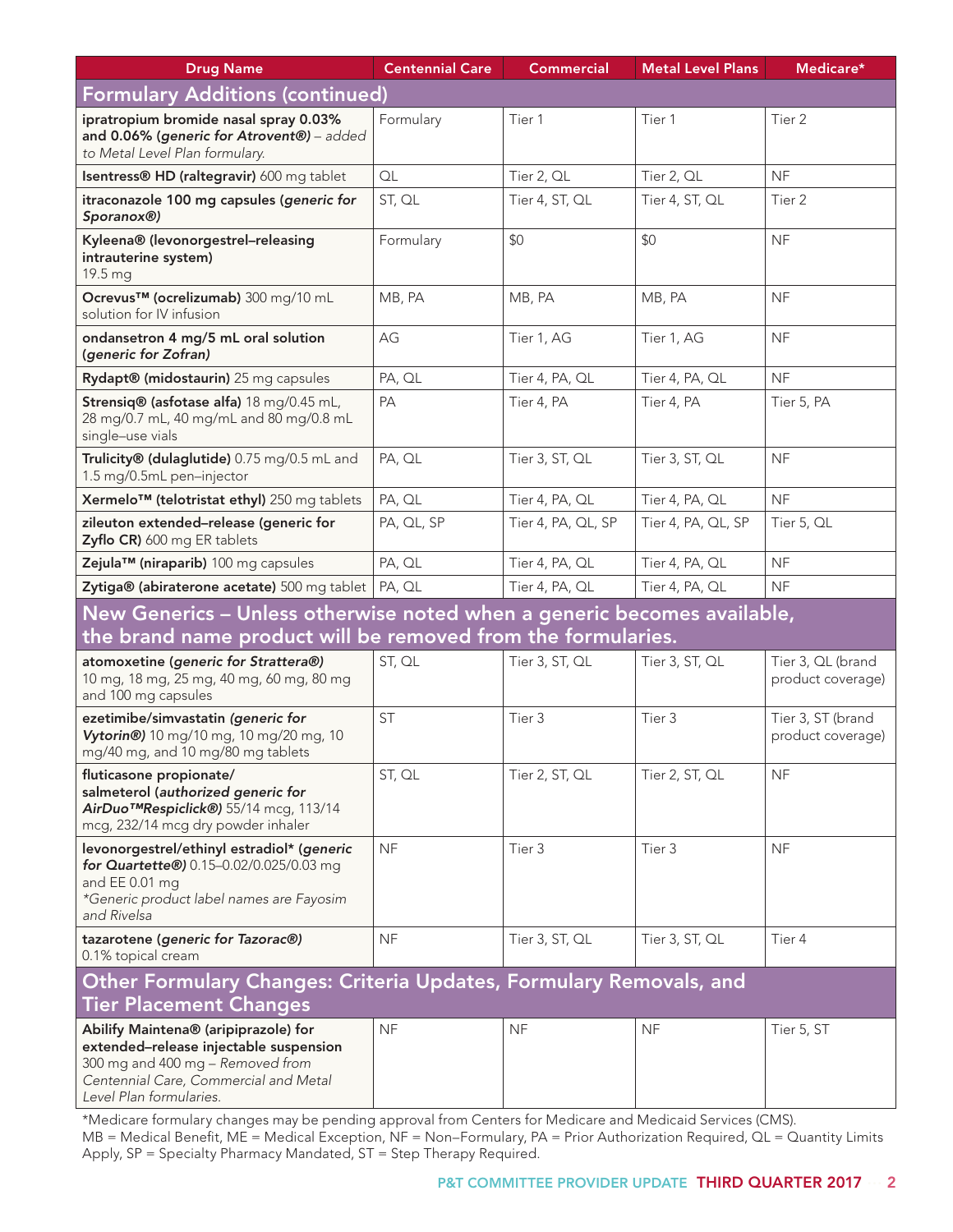| <b>Drug Name</b>                                                                                                                                                                                                                                    | <b>Centennial Care</b> | <b>Commercial</b>                                               | <b>Metal Level Plans</b>                                        | Medicare*                                                                                                                               |
|-----------------------------------------------------------------------------------------------------------------------------------------------------------------------------------------------------------------------------------------------------|------------------------|-----------------------------------------------------------------|-----------------------------------------------------------------|-----------------------------------------------------------------------------------------------------------------------------------------|
| Other Formulary Changes: Criteria Updates, Formulary Removals, and                                                                                                                                                                                  |                        |                                                                 |                                                                 |                                                                                                                                         |
| <b>Tier Placement Changes (continued)</b>                                                                                                                                                                                                           |                        |                                                                 |                                                                 |                                                                                                                                         |
| Advair® Diskus® (fluticasone/salmeterol)<br>100/50 mcg and 250/50 mcg dry powder<br>inhaler - Covered on Centennial Care with<br>step therapy requirement for patients 12<br>years of age and younger only.                                         | ST, QL, AG             | Tier 3, ST, QL, AG                                              | Tier 3, ST, QL, AG                                              | Tier 4, ST                                                                                                                              |
| aripiprazole (generic for Abilify®) 1 mg/mL<br>oral solution, 2 mg, 5 mg, 10 mg, 15 mg, 20<br>mg, and 30 mg oral tablets<br>10 mg and 15 mg ODTs - Prior authorization<br>criteria updated on Centennial Care,<br>Commercial and Metal Level Plans. | PA, QL                 | Tier 4, PA, QL                                                  | Tier 4, PA, QL                                                  | Tier 4, ST, QL<br>(oral solution and<br>2, 5, 10, 15 mg<br>tablets)<br>Tier 5, ST, QL<br>(20 & 30 mg<br>tablets, 10 mg &<br>15 mg ODTs) |
| budesonide inhalation suspension (generic<br>for Pulmicort Respules®) 0.25 mg/2 mL<br>and 0.5 mg/2 mL - Age limit updated on<br>Commercial and Metal Level Plans (covered<br>for patients 12 years of age and younger).                             | AG, QL                 | Tier 1, AG, QL                                                  | Tier 1, AG, QL                                                  | Tier $2$ (B vs. D)                                                                                                                      |
| Byetta® (exenatide) 5 mcg/0.02 mL and 10<br>mcg/0.04 mL pen-injector - Removed from<br>the Centennial Care formulary.                                                                                                                               | <b>NF</b>              | Tier 3, ST, QL                                                  | Tier 3, ST, QL                                                  | Tier 4, ST, QL                                                                                                                          |
| Chantix <sup>®</sup> (varenicline) 0.5 mg and 1 mg<br>tablets - Step therapy requirement added<br>to Centennial Care, Commercial and Metal<br>Level formularies.                                                                                    | ST, QL                 | \$0, ST, QL                                                     | \$0, ST, QL                                                     | Tier 4, QL                                                                                                                              |
| Dulera® (mometasone-formoterol) 100<br>mcg/5 mcg and 200 mcg/5 mcg inhalation<br>aerosol - Step therapy requirements changed<br>on Centennial Care. Moved from Tier 2 to<br>Tier 3 on Commercial and Metal Level Plan<br>formularies.               | ST, QL                 | Tier 3, ST, QL                                                  | Tier 3, ST, QL                                                  | Tier 3, ST                                                                                                                              |
| duloxetine (generic for Cymbalta®) 20<br>mg, 30 mg, and 60 mg capsules - Prior<br>authorization removed from Centennial Care,<br>Commercial and Metal Level plans. Moved<br>from Tier 3 to Tier 1 on Commercial and<br>Metal Level Plans.           | OL                     | Tier 1, QL                                                      | Tier 1, QL                                                      | Tier 4, QL                                                                                                                              |
| Enbrel® (etanercept), Humira®<br>(adalimumab), and Remicade® (infliximab)<br>- Prior Authorization requirements for<br>Ankylosing Spondylitis updated on<br>Centennial Care, Commercial, and Metal<br>Level Plan formularies.                       | PA, SP                 | Tier 4, PA, SP<br>(Enbrel & Humira)<br>MB, PA, SP<br>(Remicade) | Tier 4, PA, SP<br>(Enbrel & Humira)<br>MB, PA, SP<br>(Remicade) | Tier 5, PA                                                                                                                              |
| Epclusa® (velpatasvir/sofosbuvir) 100-400<br>mg tablets - Prior authorization criteria<br>updated for Metal Level formulary.                                                                                                                        | <b>NF</b>              | <b>NF</b>                                                       | Tier 4, PA, QL, SP                                              | <b>NF</b>                                                                                                                               |
| Flebogamma® and Gamunex-C® (immune<br>globulin) - Prior authorization criteria<br>updated for Centennial Care, Commercial,<br>and Metal Level Plan formularies.                                                                                     | MB, PA, SP             | MB, PA, SP                                                      | MB, PA, SP                                                      | Tier 4, PA<br>(Gamunex-C)                                                                                                               |
| Invokana® (canagliflozin)<br>100 mg and 300 mg tablets - Change<br>from Prior Authorization to Step Therapy<br>requirement on Metal Level Plan formulary.                                                                                           | <b>NF</b>              | <b>NF</b>                                                       | Tier 3, ST, QL                                                  | Tier 4, ST, QL                                                                                                                          |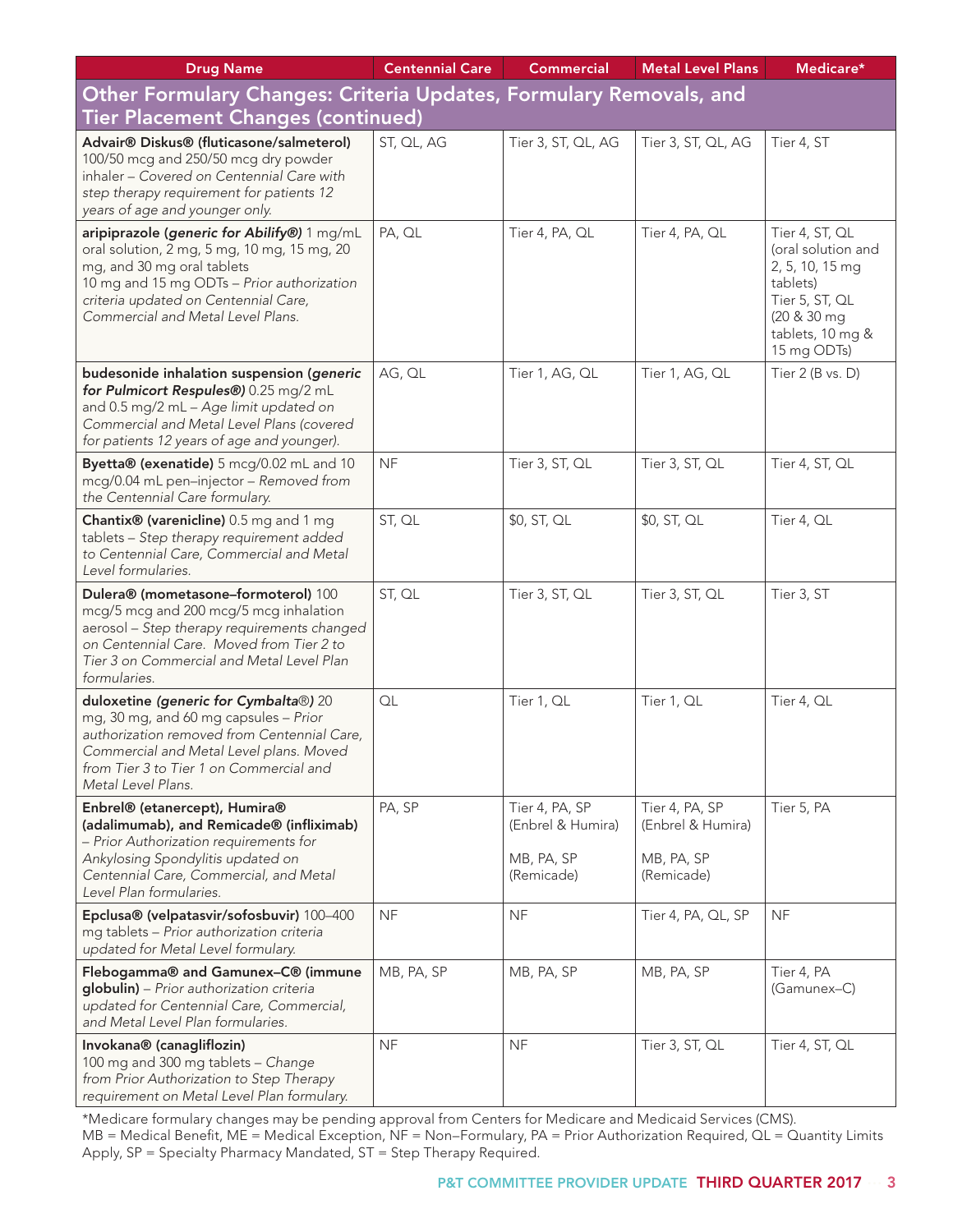| <b>Drug Name</b>                                                                                                                                                                                                                                                                                                        | <b>Centennial Care</b> | <b>Commercial</b> | <b>Metal Level Plans</b> | Medicare*      |
|-------------------------------------------------------------------------------------------------------------------------------------------------------------------------------------------------------------------------------------------------------------------------------------------------------------------------|------------------------|-------------------|--------------------------|----------------|
| Other Formulary Changes: Criteria Updates, Formulary Removals, and                                                                                                                                                                                                                                                      |                        |                   |                          |                |
| Tier Placement Changes (continued)                                                                                                                                                                                                                                                                                      |                        |                   |                          |                |
| Januvia® (sitagliptin) 25 mg, 50 mg, and<br>100 mg tablets - Removed from Centennial<br>Care formulary.                                                                                                                                                                                                                 | <b>NF</b>              | Tier 2, ST, QL    | Tier 2, ST, QL           | Tier 3, QL     |
| Janumet® (sitagliptin/metformin) 50-500<br>mg and 50-1000 mg tablets<br>Janumet® XR (sitagliptin/metformin<br>extended-release) 50-500 mg, 50-1000 mg,<br>and 100-1000 mg tablets - Removed from<br>the Centennial Care formulary.                                                                                      | <b>NF</b>              | Tier 2, ST, QL    | Tier 2, ST, QL           | Tier 3, QL     |
| Lantus® (insulin glargine)<br>100 units/mL - Removed from the Centennial<br>Care formulary.                                                                                                                                                                                                                             | <b>NF</b>              | Tier 2, QL        | Tier 2, QL               | Tier 3, QL     |
| Levemir® (insulin detemir)<br>100units/mL - Step through Basaglar added<br>on Centennial Care Formulary.                                                                                                                                                                                                                | ST, QL                 | Tier 2, QL        | Tier 2, QL               | Tier 3, QL     |
| lovastatin 10 mg, 20 mg, 40 mg tablets<br>- Added to the \$0 copay list on Commercial<br>and Metal Level Plan formularies.                                                                                                                                                                                              | Formulary              | \$0               | \$0                      | Tier 1         |
| olanzapine orally disintegrating tablets<br>(generic for Zyprexa® Zydis®) 5 mg, 10 mg,<br>15 mg, and 20 mg ODT - Prior authorization<br>removed and moved from Tier 3 to Tier 1 on<br>Commercial and Metal Level formularies. An<br>age limit has been added (exception required<br>for patients under 6 years of age). | QL, AG                 | Tier 1, QL, AG    | Tier 1, QL, AG           | Tier 2, QL     |
| simvastatin 5 mg, 10 mg, 20 mg, 40 mg, 80<br>mg tablets - Added to the \$0 copay list on<br>Commercial and Metal Level Plan formularies.                                                                                                                                                                                | Formulary              | \$0               | \$0                      | Tier 1         |
| tacrolimus topical ointment (generic<br>for Protopic®) 0.03% and 0.1% - Step<br>therapy criteria updated for Centennial<br>Care, Commercial, and Metal Level<br>Plan Formularies.                                                                                                                                       | <b>ST</b>              | Tier 3, ST        | Tier 3, ST               | Tier 4, ST, QL |
| timolol maleate gel forming solution<br>(generic for Timoptic-XE Ocumeter Plus®)<br>0.25% and 0.5% - Removed from Commercial<br>and Metal Level Plan formularies.                                                                                                                                                       | <b>NF</b>              | <b>NF</b>         | <b>NF</b>                | <b>NF</b>      |
| Zetia® (ezetimibe) 10 mg tablets - Brand<br>name removed from Commercial and Metal<br>Level Plan formularies. Generic product<br>is covered.                                                                                                                                                                            | <b>NF</b>              | <b>NF</b>         | <b>NF</b>                | Tier 1         |
| zolmitriptan orally disintegrating tablets<br>(generic for Zomig® ZMT®) 2.5 mg and<br>5 mg ODT - Step therapy requirement<br>added and moved from Tier 3 to Tier 1 on<br>Commercial and Metal Level formularies.                                                                                                        | <b>NF</b>              | Tier 1, ST, QL    | Tier 1, ST, QL           | <b>NF</b>      |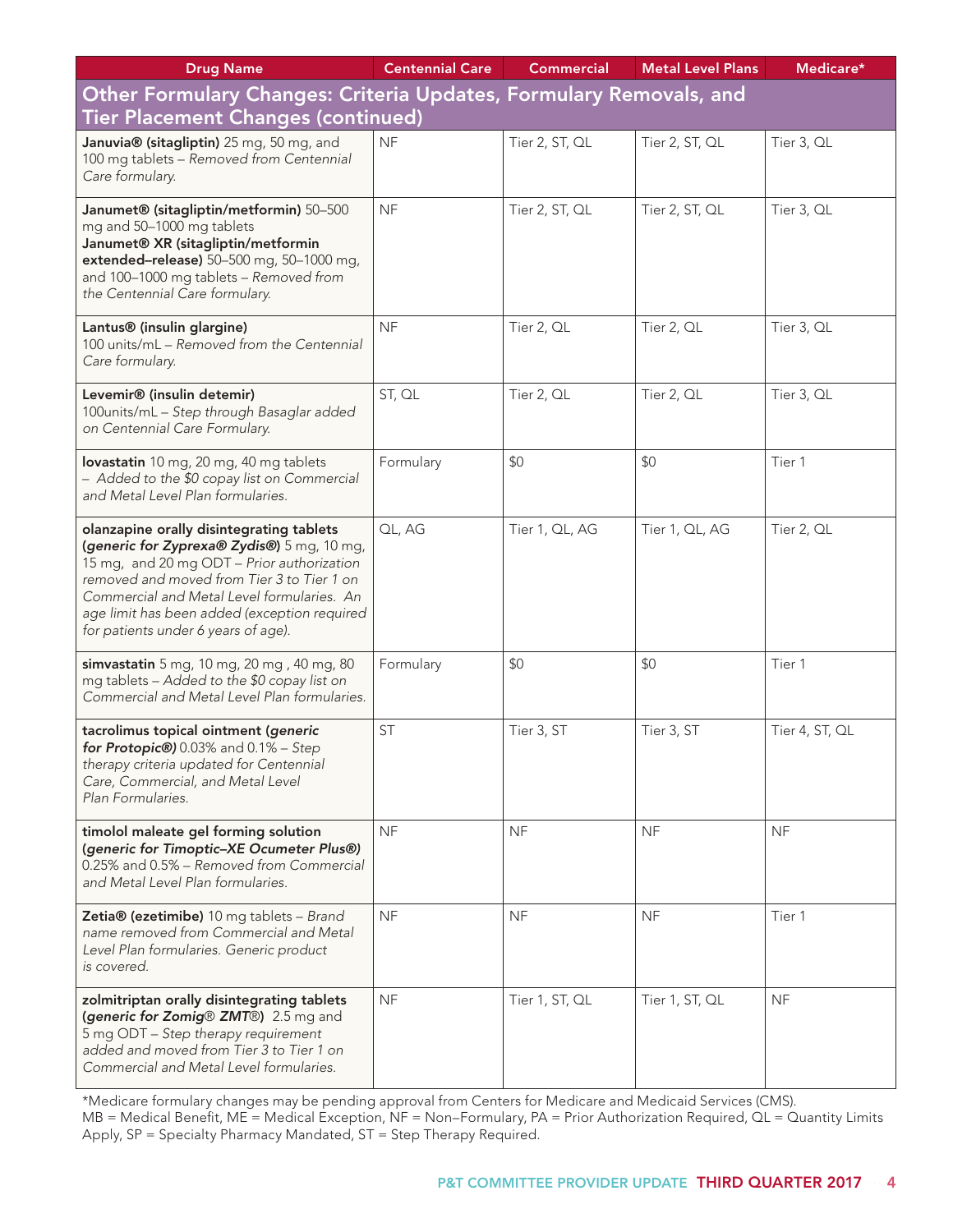You can find Presbyterian formularies and updates, including restrictions (e.g., quantity limits, step therapy and prior authorization criteria) and preferences, online at: https://www.phs.org/providers/formularies/Pages/default.aspx.

Current and past issues of the Pharmacy & Therapeutics (P&T) Committee Provider Updates are available online at: https://www.phs.org/providers/contact–us/news–and–communications/Pages/default.aspx.

Providers must register with Presbyterian to receive Pharmacy & Therapeutics (P&T) Committee Provider Update via email. Presbyterian eNews registration is located at: https://www.phs.org/providers/contact–us/news–and–communications/Pages/default.aspx.

The Universal Practitioner and Provider Manual and Centennial Care Practitioner and Provider Manuals are also available online at: http://www.phs.org/ProviderManual and include information about pharmacy benefits, the prior authorization process, generic substitution and requesting non–formulary medications based on medical necessity. A printed copy of the Centennial Care Practitioner and Provider Manual is available at no cost from Presbyterian by contacting your Provider Network Management relationship executive.



# REMINDER

# Coverage of Buprenorphine Containing Products for Opioid Dependency

Suboxone Film (buprenorphine/naloxone) Film and buprenorphine/naloxone sublingual tablets (generic for Suboxone®) do not require a prior authorization on Presbyterian formularies. Quantity limits apply.

Buprenorphine tablets (generic for Subutex®) requires a prior authorization for coverage on Commercial and Metal Level Plan formularies and has a quantity limit as well. The rationale for this prior authorization requirement is that there is a higher risk of abuse of this product because it lacks the naloxone component. Coverage of buprenorphine will be considered for members who are either pregnant or breast feeding.

| <b>Drug Name</b>                                                     | <b>Centennial Care</b> | <b>Commercial and Metal Level Plan</b> | <b>Medicare</b>                                                       |
|----------------------------------------------------------------------|------------------------|----------------------------------------|-----------------------------------------------------------------------|
| buprenorphine sublingual tablets<br>(generic for Subutex®)           | QL (#90 per 30 days)   | Tier 3, PA, QL (#90 per 30 days)       | Tier 2, QL (#90/30 days)                                              |
| buprenorphine/naloxone sublingual<br>tablets (generic for Suboxone®) | QL (#90/30 days)       | Tier 1, QL (#90/30 days)               | Tier 2, QL (#90/30 days)                                              |
| Suboxone® Film (buprenorphine/<br>naloxone)                          | QL (#90/30 days)       | Tier 3, QL (#90/30 days)               | Tier 4, QL (#90/30 days)*<br>*12 mg-3 mg strength is<br>non-formulary |

#### Flu Vaccines

Flu season is just around the corner and we would like to remind our providers that coverage of flu vaccines for Presbyterian members will start on September 1, 2017. Please refer to Presbyterian formularies for a listing of covered flu vaccines.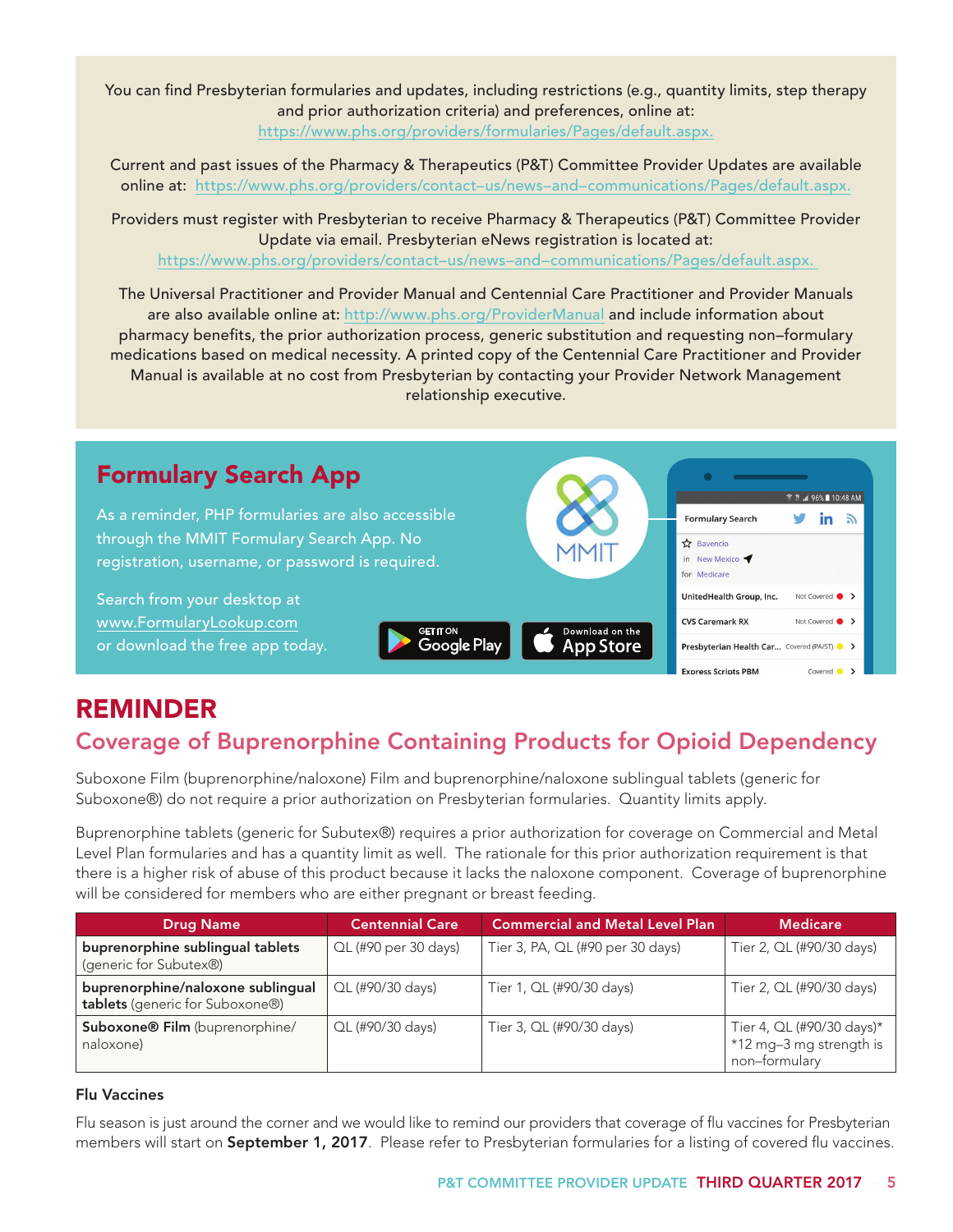# FDA Alerts from April 2017 to July 2017

For full information see the FDA website at: http://www.fda.gov/Safety/MedWatch/SafetyInformation/SafetyAlertsforHumanMedicalProducts.

### Codeine and Tramadol Containing Medications – Drug Safety Communication [04–20–17]

The FDA is restricting use of codeine and tramadol medications in children due to the risk of respiratory depression and death. This risk appears to be higher in children younger than 12 years. The labels of medications containing codeine and tramadol will be updated with the following warnings/contraindications:

- FDA's strongest warning, called a Contraindication, to the drug labels of codeine and tramadol alerting that codeine should not be used to treat pain or cough and tramadol should not be used to treat pain in children younger than 12 years.
- A new Contraindication to the tramadol label warning against its use in children younger than 18 years to treat pain after surgery to remove the tonsils and/or adenoids.
- A new Warning to the drug labels of codeine and tramadol to recommend against their use in adolescents between 12 and 18 years who are obese or have conditions such as obstructive sleep apnea or severe lung disease, which may increase the risk of serious breathing problems.
- A strengthened Warning to mothers that breastfeeding is not recommended when taking codeine or tramadol medicines due to the risk of serious adverse reactions in breastfed infants. These can include excess sleepiness, difficulty breastfeeding, or serious breathing problems that could result in death.

#### Due to this new contraindication for use in patients under the age of 12, an age restriction has been placed on tramadol and codeine containing products on Presbyterian formularies. These products will not be covered for patients under the age of 12.

Phenobarbital and amitriptyline, USP by C.O. Truxton – Recall [04–21–17, updated 05–08–17] C.O. Truxton, Inc. voluntarily recalled specific lots of phenobarbital and amitriptyline products due to a labeling mix up error. A list of the specific NDCs and Lot numbers is available at: https://www.fda.gov/Safety/Recalls/ucm557260.htm. C.O. Truxton, Inc. is notifying all customers on record who purchased the affected product via U.S. Mail, which includes a recall letter, recall response form and arrangements for full credit returns, replacements, etc., of all recalled product.

Canagliflozin (Invokana, Invokamet) – Drug Safety Communication [05–16–17] Based on new data from two clinical trials (CANVAS and CANVAS–R); the FDA has determined that canagliflozin containing medications cause an increased risk of leg and foot amputations. The FDA is requiring that new warnings, including a Boxed Warning, be added to the canagliflozin drug labels. Canagliflozin is a medication used to treat Type 2 diabetes.

Brilinta (ticagrelor) 90 mg tablets, Physician Sample Bottles - Recall of One Lot [05-26-17] Astra Zeneca is voluntarily recalling one lot of professional (physician) sample bottles containing eight tablets of Brilinta 90 mg tablets. This recall is in response to a report of a professional sample bottle containing Brilinta 90 mg also contained another medication Zurampic (lesinurad) 200 mg tablets. The affected lot number is JB5047. Brilinta is an antiplatelet medication and Zurampic is a medication used to treat gout.

Mibela 24 Fe Chewable Tablets by Lupin Pharmaceuticals Inc. – Recall [05–29–17] Lupin Pharmaceuticals Inc. has recalled lot (L600518) of Mibelas 24 FE (norenthindrone acetate and ethinyl estradiol 1 mg/0.02 mg chewable and ferrous fumarate 75 mg) tablets at the consumer level. This recall is due to a packaging error in which tablets were placed out of sequence, placing the user at risk for contraceptive failure and unintended pregnancy.

Eliquis (apixiban) 5 mg tablets – Recall of One Lot [06–13–17] Bristol–Meyers Squibb Company voluntarily recalled one lot (#HN0063) of Eliquis 5 mg tablets. This lot was distributed nationwide in the U.S. to wholesalers and retail pharmacies in February 2017. The recall is based on a customer complaint that a bottle labeled as Eliquis 5 mg was found to contain 2.5 mg tablets. This recall is to the retail/dispensing level and not to the consumer level.

Paliperidone Extended-Release Tablets 3 mg by Teva Pharmaceuticals - Recall [06-15-17] Teva pharmaceuticals initiated a voluntary recall of one lot of paliperidone extended–release tablets, 3 mg, 90 count bottles (lot 1160682A). This recall is due to tablets failing test results for dissolution.